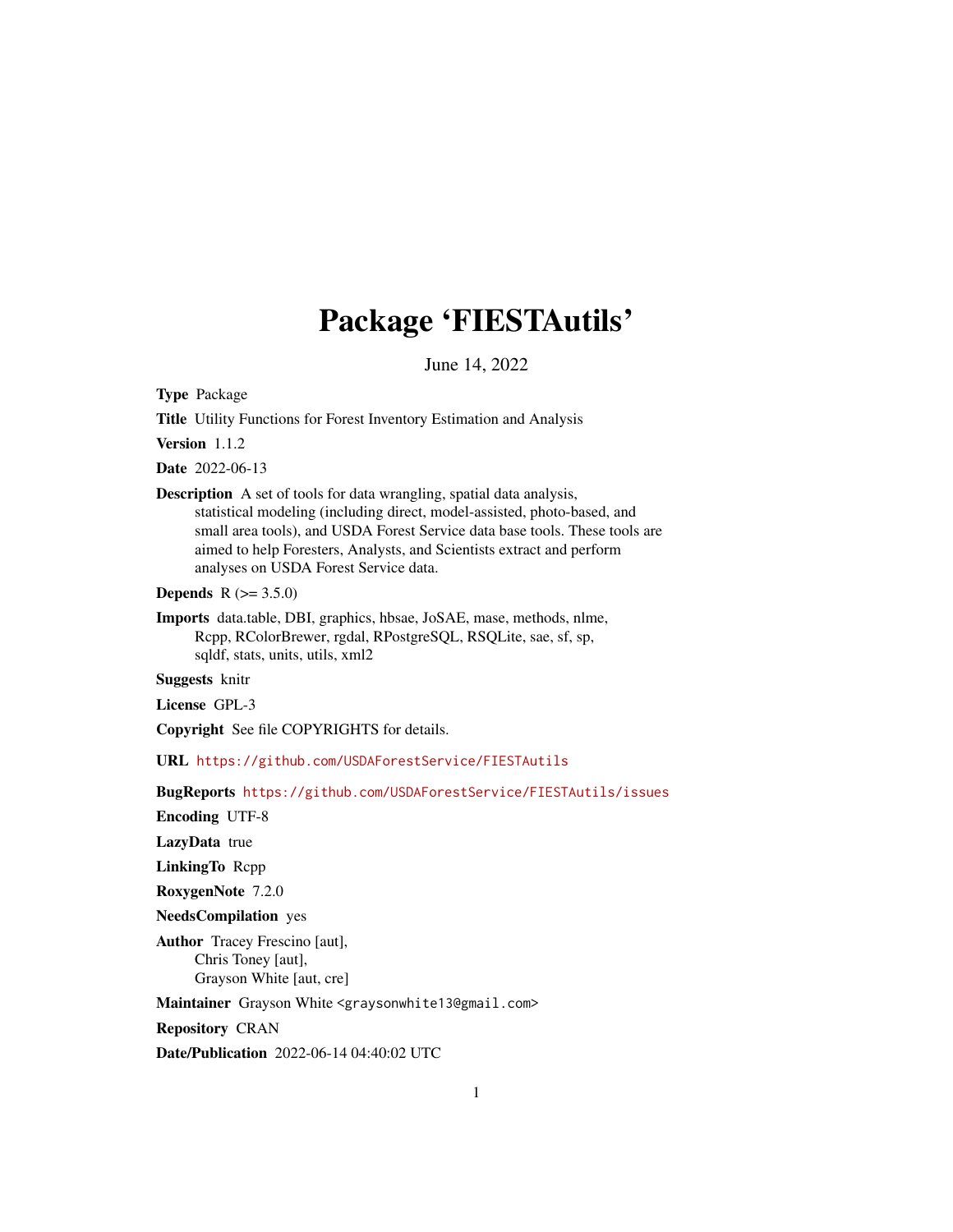## <span id="page-1-0"></span>R topics documented:

|       |    | -3             |
|-------|----|----------------|
|       |    |                |
|       |    | -5             |
|       |    | $\overline{5}$ |
|       |    | 5              |
|       |    | -6             |
|       |    |                |
|       |    |                |
|       |    |                |
|       |    |                |
|       |    |                |
|       |    |                |
|       |    |                |
|       |    |                |
|       |    |                |
|       |    |                |
|       |    |                |
|       |    |                |
|       |    |                |
|       |    |                |
|       |    |                |
|       |    |                |
| Index | 21 |                |

datExportData *Spatial - Exports a data frame object.*

## Description

Exports a data frame object to a specified output.

## Usage

```
datExportData(
 dfobj,
 create_dsn = FALSE,
 index.unique = NULL,
 index = NULL,savedata_opts = savedata_options()
\mathcal{L}
```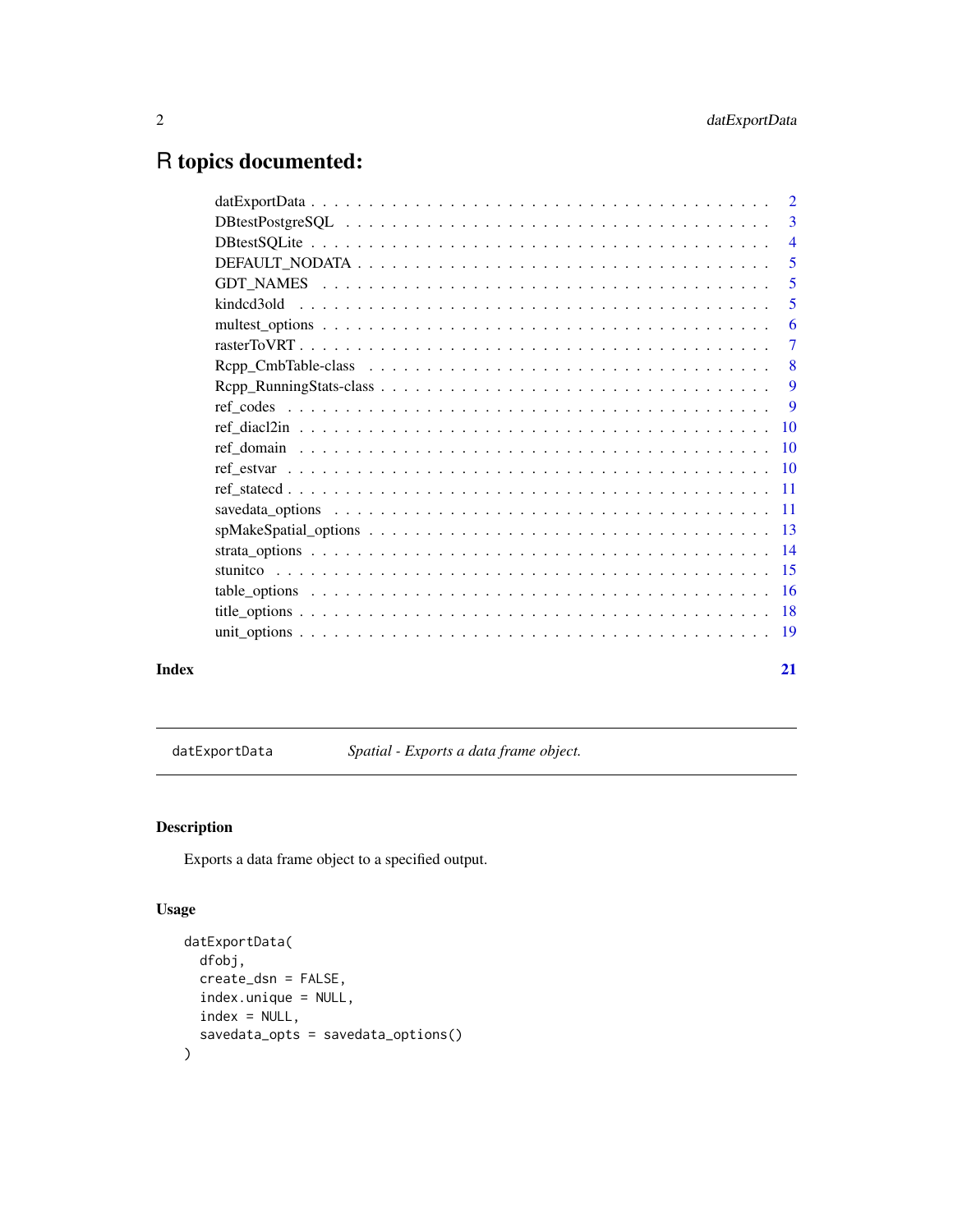## <span id="page-2-0"></span>DBtestPostgreSQL 3

## Arguments

| dfobi         | Data.frame class R object. Data frame object to export.          |
|---------------|------------------------------------------------------------------|
| create_dsn    | Boolean.                                                         |
| index.unique  | String. Name of variable(s) in dfobj to make unique index.       |
| index         | String. Name of variable(s) in dfobj to make (non-unique) index. |
| savedata_opts | List. See help(savedata_options()) for a list of options.        |

## Details

Wrapper for sf::st\_write function.

#### Value

An sf spatial object is written to the out\_dsn.

#### Note

```
If out_fmt='shp':
```
The ESRI shapefile driver truncates variable names to 10 characters or less. Variable names are changed before export using an internal function (trunc10shp). Name changes are output to the outfolder, 'outshpnm'\_newnames.csv.

If sf object has more than 1 record, it cannot be exported to a shapefile.

## Author(s)

Tracey S. Frescino

DBtestPostgreSQL *Database - Test a SQLite database table.*

## Description

Checks a SQLite database.

#### Usage

```
DBtestPostgreSQL(dbname, dbconnopen = TRUE)
```
#### Arguments

| dbname     | String. Name of PostgreSQL database.                   |
|------------|--------------------------------------------------------|
| dbconnopen | Logical. If TRUE, the dbconn connection is not closed. |

#### Value

An S4 object that inherits from DBIConnection via the DBI package. For more information, see 'help(DBI::dbConnect)'.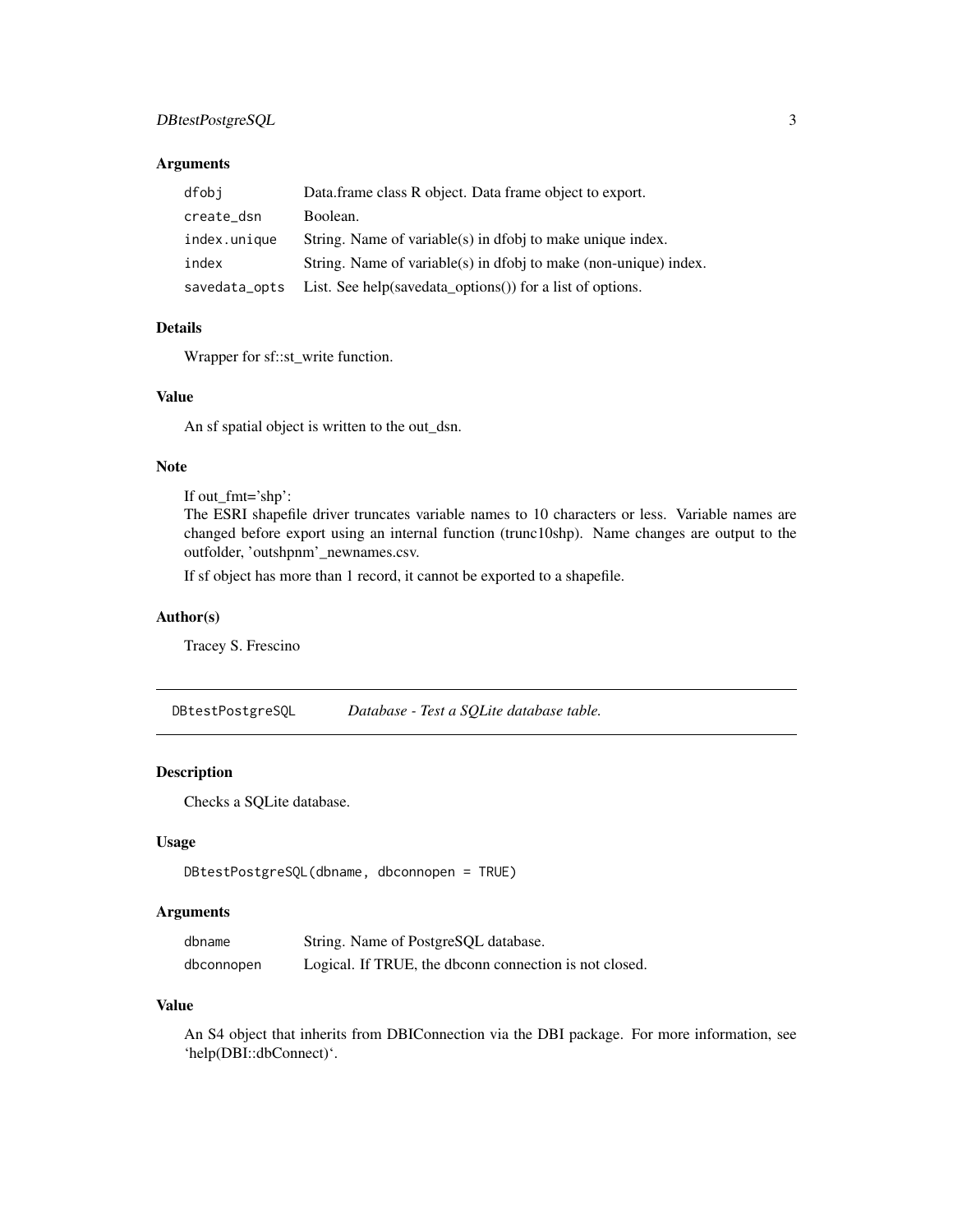## <span id="page-3-0"></span>Author(s)

Tracey S. Frescino

DBtestSQLite *Database - Checks access to a SQLite database.*

## Description

Checks a SQLite database.

## Usage

```
DBtestSQLite(
  SQLitefn = NULL,
  gpkg = FALSE,
  dbconnopen = FALSE,
  outfolder = NULL,
  showlist = TRUE,
  returnpath = TRUE,
  createnew = TRUE,
  stopifnull = FALSE,
  overwrite = TRUE
)
```
## Arguments

| SOLitefn   | String. Name of SQLite database (*.sqlite).                                             |  |  |
|------------|-----------------------------------------------------------------------------------------|--|--|
| gpkg       | Logical. If TRUE, Sqlite geopackage database.                                           |  |  |
| dbconnopen | Logical. If TRUE, the dbconn connection is not closed.                                  |  |  |
| outfolder  | String. Optional. Name of output folder. If NULL, export to working directory.          |  |  |
| showlist   | Logical. If TRUE, shows list of tables in database.                                     |  |  |
| returnpath | Logical. If TRUE, returns full path to SQLite file name. If FALSE, returns<br>SOLitefn. |  |  |
| createnew  | If TRUE, creates new SOLite database.                                                   |  |  |
| stopifnull | Logical. If TRUE, stops if SQLite database doesn't exist.                               |  |  |
| overwrite  | Logical. If TRUE, overwrites data.                                                      |  |  |

### Value

Character string containing the path to the SQLite database of interest.

#### Author(s)

Tracey S. Frescino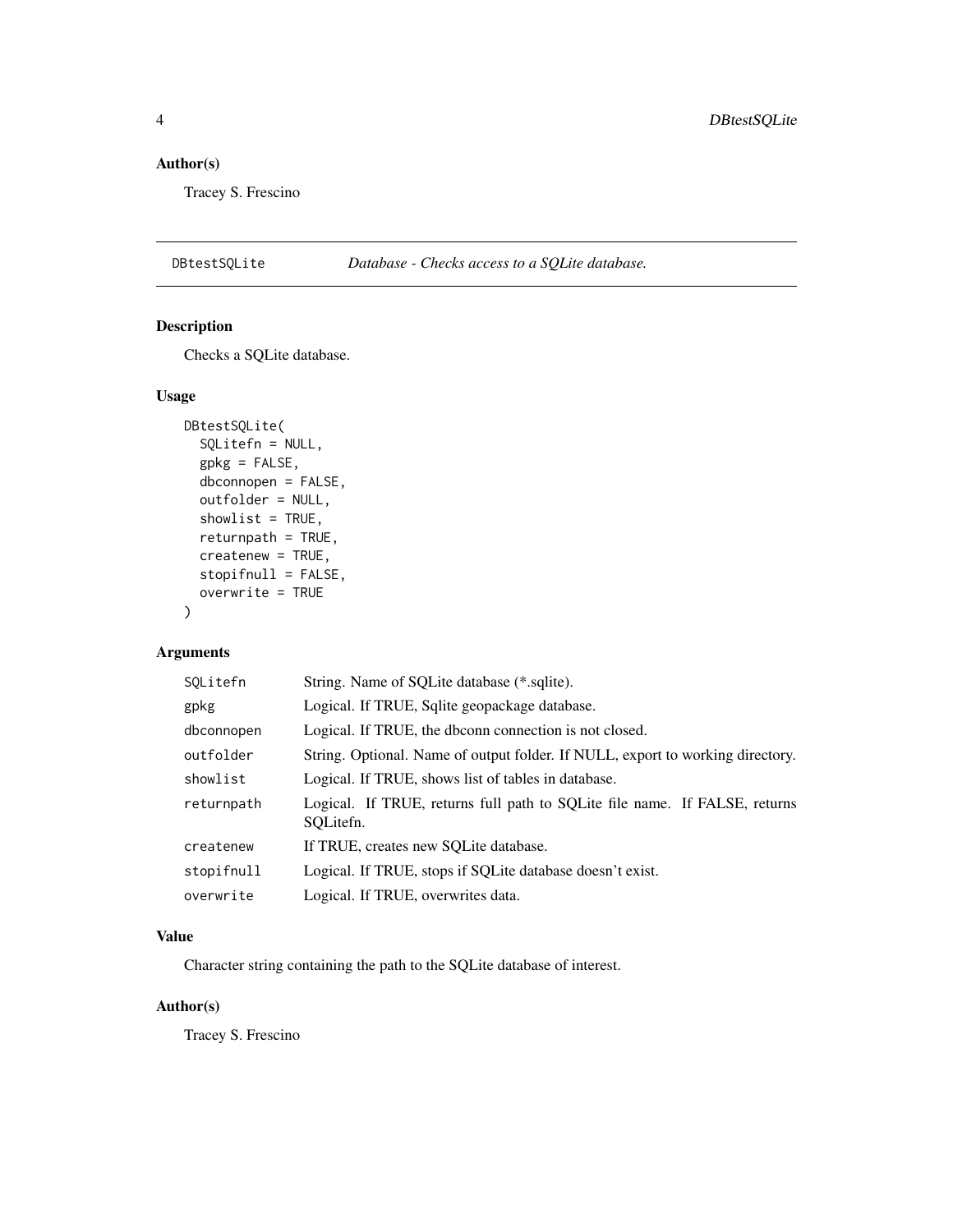<span id="page-4-0"></span>DEFAULT\_NODATA *Reference tables - NODATA Values.*

## Description

List of NODATA Values based on data type.

## Format

A list of 6 components.

#### Source

gdal values.

GDT\_NAMES *Reference tables - gdal data types.*

## Description

Table with gdal data type names.

## Format

A vector of 12 data type values.

#### Source

gdal values.

| kindcd3old | Reference table - List of RMRS plots that have fallen out of inventory |
|------------|------------------------------------------------------------------------|
|            | because they were not found or they were in the wrong place.           |

## Description

Table with variable codes (VALUE) and descriptions (MEANING).

## Format

A dataframe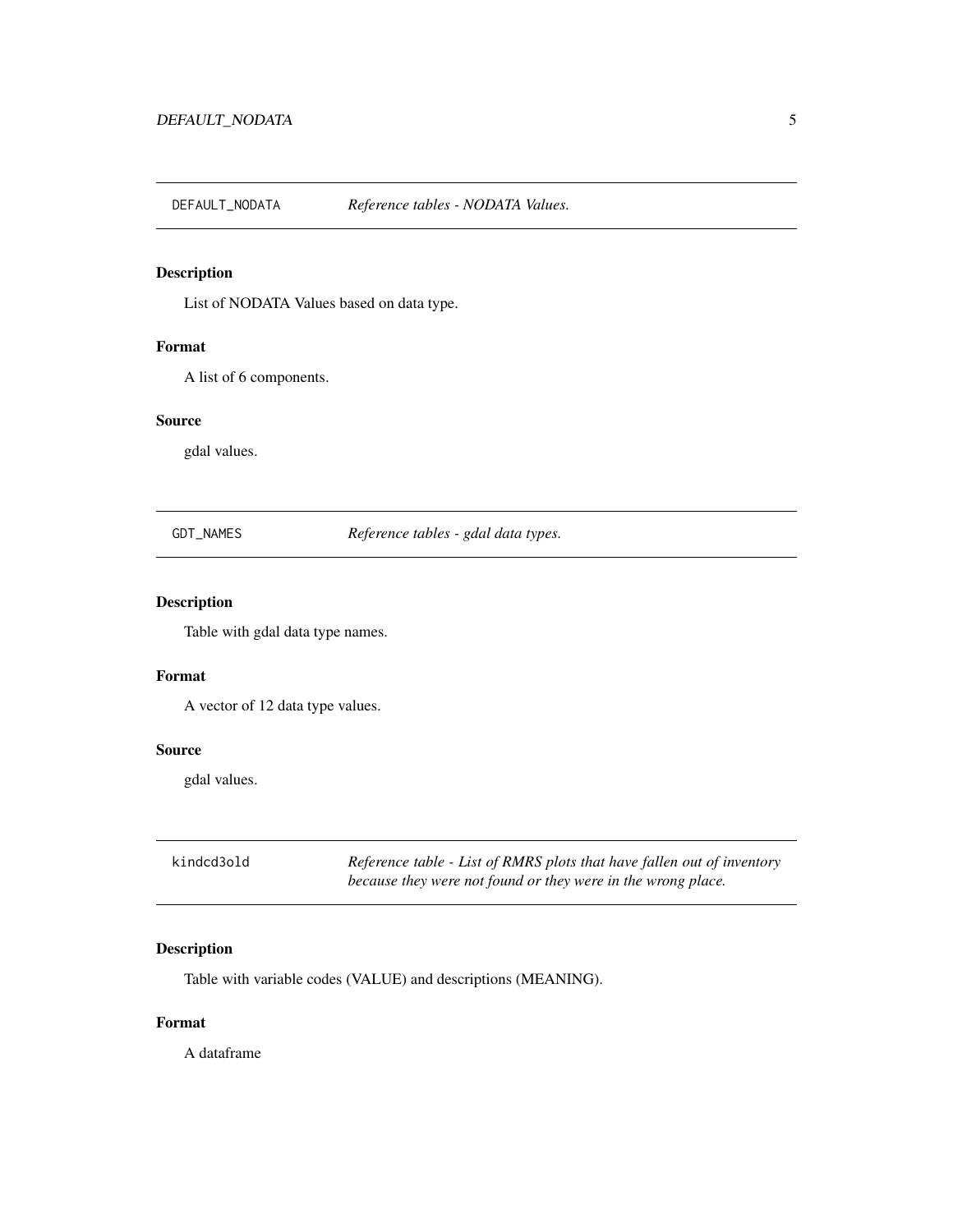#### <span id="page-5-0"></span>Source

FIA query. SELECT bp.STATECD, bp.COUNTYCD, bp.PLOT\_FIADB NEW\_PLOT, bp.START\_DATE NEW\_START\_DATE, bp\_old.COUNTYCD OLD\_COUNTYCD, bp\_old.PLOT\_FIADB OLD\_PLOT, bp\_old.END\_DATE OLD\_END\_DATE, p.CN FROM fs\_nims\_rmrs.NIMS\_BASE\_PLOT bp JOIN fs\_nims\_rmrs.NIMS\_BASE\_PLOT bp\_old on (bp.PREV\_NBP\_CN=bp\_old.CN) JOIN fs\_nims\_rmrs.NIMS\_PLOT\_RMRS\_VW p on(p.NBP\_CN=bp\_old.CN) WHERE p.KINDCD = 1 ORDER BY bp.STATECD, bp.COUNTYCD, bp\_old.PLOT\_FIADB"

multest\_options *Multest output options.*

#### Description

Returns a list of user-supplied parameters and parameter values for outputting multest with custom aesthetics.

#### Usage

```
multest_options(
  multest_fmt = "csv",
 multest_outfolder = NULL,
 multest_dsn = NULL,
 multest_layer = NULL,
 multest.append = FALSE,
 multest.AOIonly = FALSE,
  ...
\lambda
```
#### Arguments

```
multest_fmt String. Format for multest output tables ('csv', 'sqlite', 'gpkg').
multest_outfolder
                 String. Outfolder for multest. If NULL, same as outfolder.
multest_dsn String. Name of database if multest_fmt = c('sglite', 'gpkg').multest_layer String. Name of database layer if multest_fmt = c('sqlite', 'gpkg').
multest.append Logical. If TRUE, appends multest dataframe to output.
multest.AOIonly
                 Logical. If TRUE, appends multest dataframe (AOI=1) to output.
... For extendibility.
```
#### Details

If no parameters, an empty list is returned.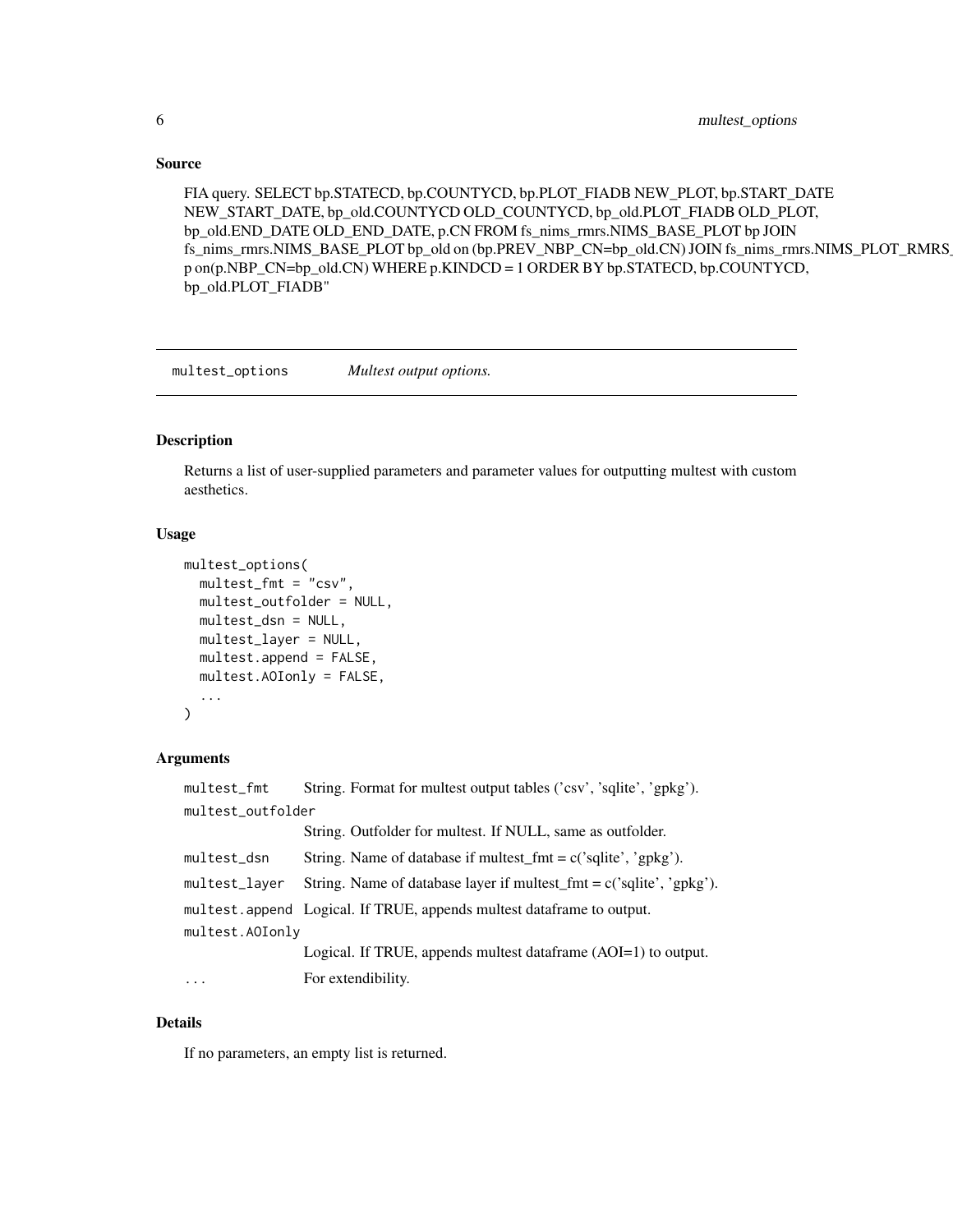## <span id="page-6-0"></span>rasterToVRT 7

## Value

A list of user-supplied parameters and parameter values for outputting multest.

## Author(s)

Grayson W. White

## Examples

multest\_options(multest.append = TRUE)

## rasterToVRT *Write a GDAL virtual raster file (VRT)*

#### Description

Write a GDAL VRT file for a source raster with options for repositioning and and resampling the source data at a different pixel resolution

## Usage

```
rasterToVRT(
  srcfile,
  relativeToVRT = 0,
  vrtfile = tempfile("tmprast", fileext = ".vrt"),
  resolution = NULL,
  subwindow = NULL,
  align = TRUE,
  resampling = "nearest"
\mathcal{L}
```

| srcfile       | Source raster file name.                                                                                                                                                                                                                                     |
|---------------|--------------------------------------------------------------------------------------------------------------------------------------------------------------------------------------------------------------------------------------------------------------|
| relativeToVRT | Integer. Should sncfile be interpreted as relative to the .vrt file (value is 1) or<br>not relative to the .vrt file (value is 0)? If value is 1, the .vrt file is assumed to be<br>in the same directory as srcfile and basename (srcfile) is used in .vrt. |
| vrtfile       | Output VRT file name.                                                                                                                                                                                                                                        |
| resolution    | A numeric vector of length two, with xres, yres. The pixel size must be ex-<br>pressed in georeferenced units. Both must be positive values. The source pixel<br>size is used if resolution is not specified.                                                |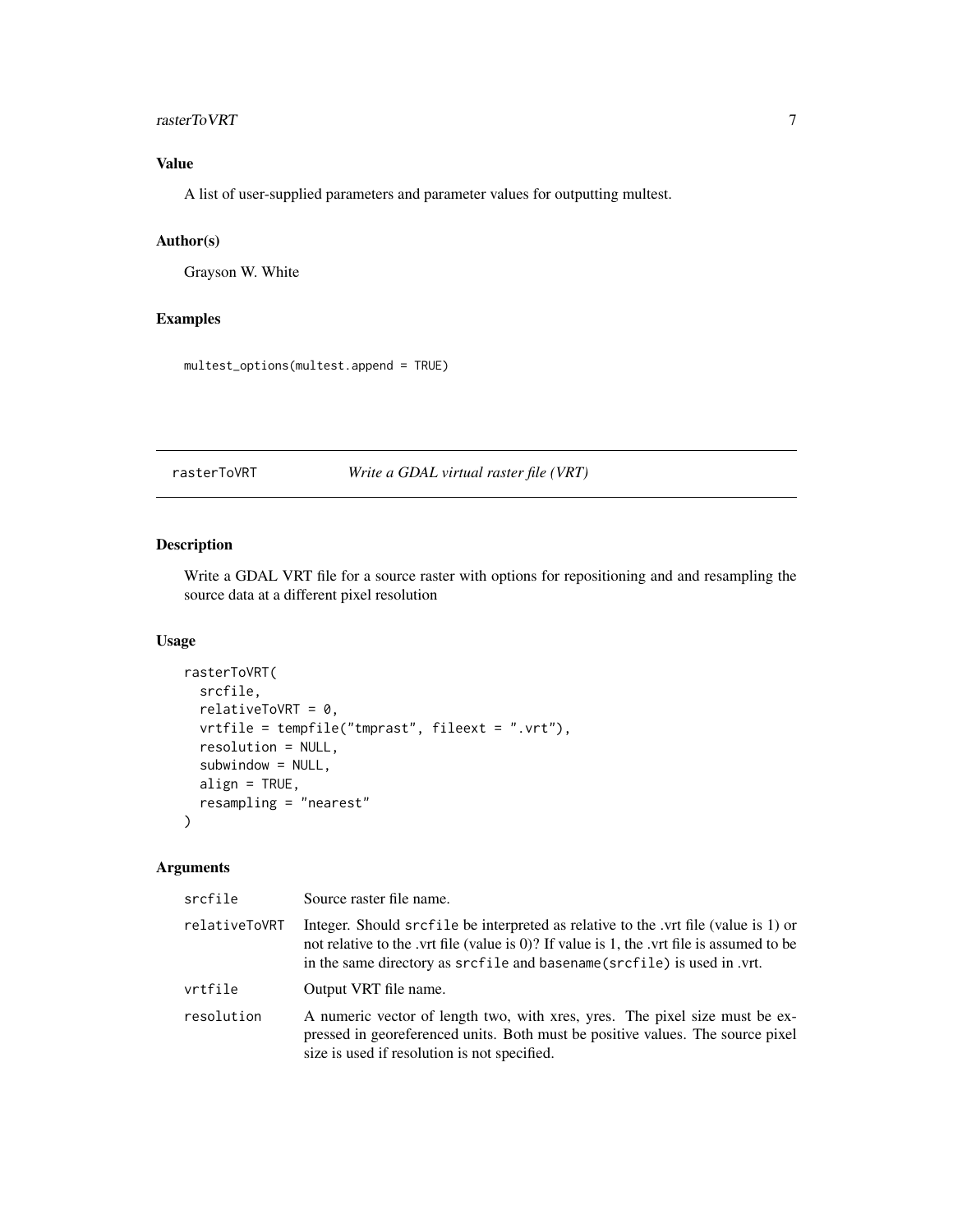<span id="page-7-0"></span>

| subwindow  | A numeric vector of length four, with xmin, ymin, xmax and ymax values (e.g.,<br>sp::bbox or sf::st_bbox). Selects a subwindow of the source raster with corners<br>given in georeferenced coordinates (in the source CRS). If not given, the upper<br>left corner of the VRT will be the same as source, and the VRT extent will be<br>the same or larger than source depending on resolution.                                                                                                                                                                                                                                                                                              |
|------------|----------------------------------------------------------------------------------------------------------------------------------------------------------------------------------------------------------------------------------------------------------------------------------------------------------------------------------------------------------------------------------------------------------------------------------------------------------------------------------------------------------------------------------------------------------------------------------------------------------------------------------------------------------------------------------------------|
| align      | Logical scalar. If TRUE, the upper left corner of the VRT extent will be set to<br>the upper left corner of the source pixel that contains subwindow xmin, ymax.<br>The VRT will be pixel-aligned with source if the VRT resolution is the same as<br>the source pixel size, otherwise VRT extent will be the minimum rectangle that<br>contains subwindow for the given pixel size. If FALSE, the VRT upper left cor-<br>ner be exactly subwindow xmin, ymax, and the VRT extent will be the minimum<br>rectangle that contains subwindow for the given pixel size. If subwindow is not<br>given, the source window is the source raster extent in which case align=FALSE<br>has no effect. |
| resampling | The resampling method to use if xsize, ysize of the VRT is different from the size<br>of the underlying source rectangle (in number of pixels). The values allowed are<br>nearest, bilinear, cubic, cubicspline, lanczos, average and mode.                                                                                                                                                                                                                                                                                                                                                                                                                                                  |

## Details

rasterToVRT is useful for virtually clipping a raster to a subwindow, or virtually resampling at a different pixel resolution. The output VRT file will have the same coordinate system as the source raster.

Rcpp\_CmbTable-class *Class* "Rcpp\_CmbTable"

## Description

C++ program to combine raster files.

## Extends

Class ["C++Object"](#page-0-0), directly.

All reference classes extend and inherit methods from ["envRefClass"](#page-0-0).

## Author(s)

Chris Toney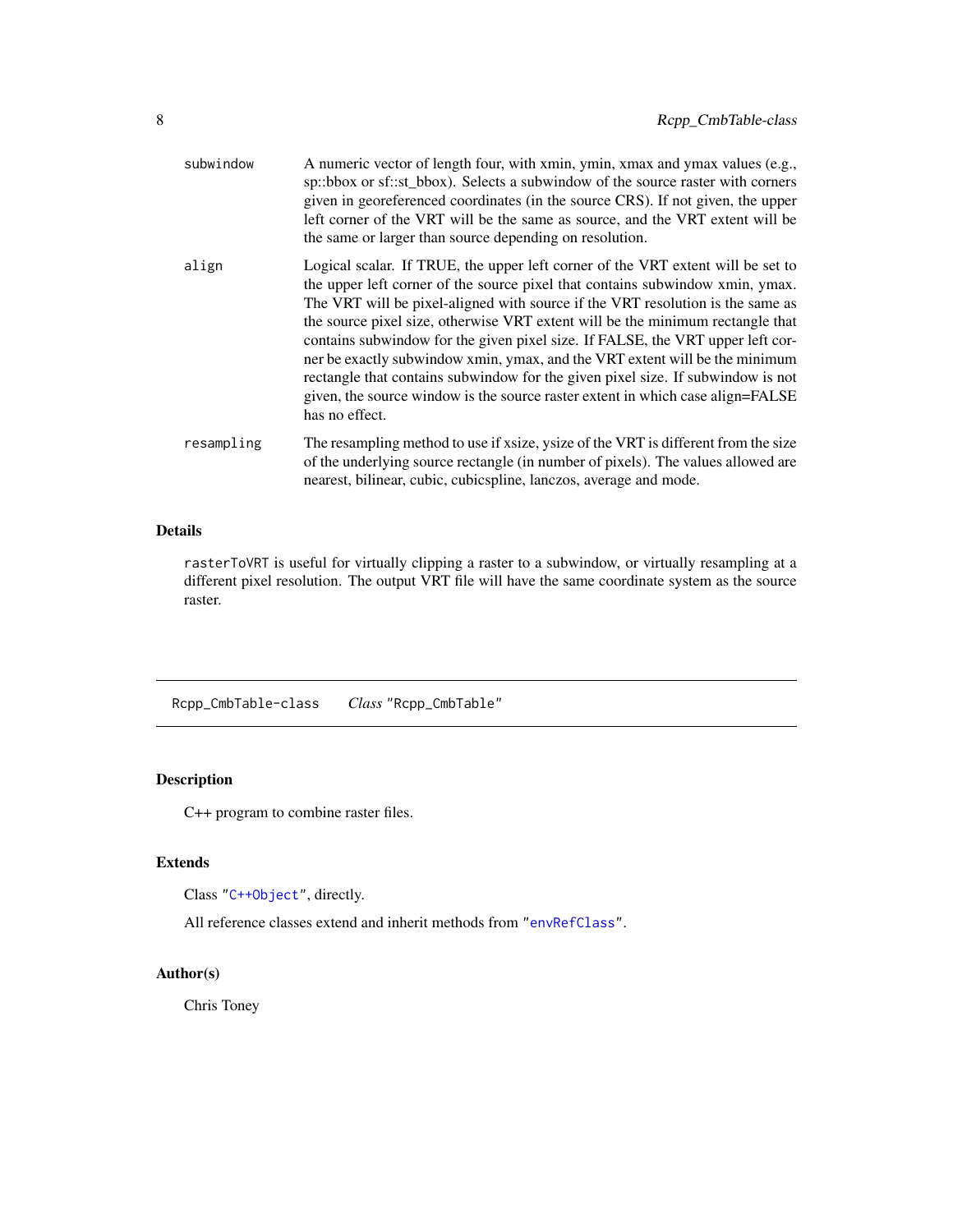<span id="page-8-0"></span>Rcpp\_RunningStats-class

*Class* "Rcpp\_RunningStats"

## Description

C++ program to calculate mean and variance on a data stream.

## Extends

Class ["C++Object"](#page-0-0), directly.

All reference classes extend and inherit methods from ["envRefClass"](#page-0-0).

#### Author(s)

Chris Toney

ref\_codes *Reference tables - Code definitions.*

#### Description

Table with variable codes (VALUE) and descriptions (MEANING).

## Format

A dataframe with 7 columns, VARIABLE, VALUE, MEANING, COLORHEX, GROUP, GROUPNM, GROUPHEX.

#### Source

FIA look-up tables.

#### References

O'Connell, B.M.; LaPoint, E.B.; Turner, J.A.; Ridley, T.; Boyer, D.; Wilson, A.M.; Waddell, K.L.; Christensen, G.; Conkling, B.L. 2012. The Forest Inventory and Analysis Database: Database Description and Users Manual Version 5.1.2 for Phase 2. U.S. Department of Agriculture. (http://fia.fs.fed.us/library/databasedocumentation/current/ver5-2012/FIADB\_user manual\_5-1-2\_p2\_07\_2012.pdf)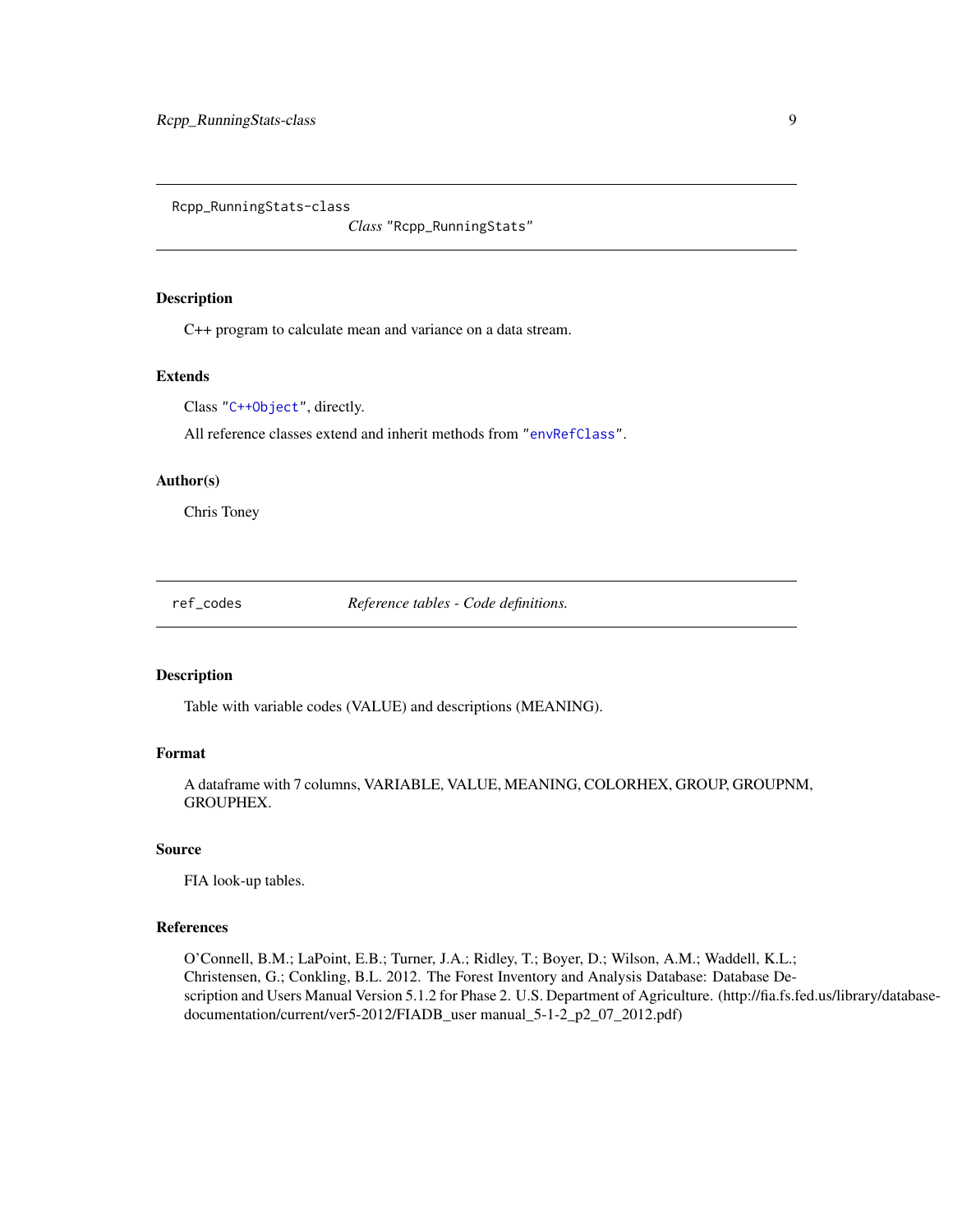<span id="page-9-0"></span>

## Description

Table with min (MIN), max (MAX), and 2-inch class diameter codes (MEANING).

## Format

A dataframe with 3 columns, MIN, MAX, and MEANING.

#### Source

Imported from comma-delimited file.

#### References

O'Connell, B.M.; LaPoint, E.B.; Turner, J.A.; Ridley, T.; Boyer, D.; Wilson, A.M.; Waddell, K.L.; Christensen, G.; Conkling, B.L. 2012. The Forest Inventory and Analysis Database: Database Description and Users Manual Version 5.1.2 for Phase 2. U.S. Department of Agriculture. (http://fia.fs.fed.us/library/databasedocumentation/current/ver5-2012/FIADB\_user manual\_5-1-2\_p2\_07\_2012.pdf)

ref\_domain *Reference table - for generating tables.*

#### Description

Table with row/column domain (VARNM) and their pretty names for table output (TABLENM).

#### Format

A dataframe with 2 columns, VARNM and TABLENM.

#### Source

FIA look-up table.

ref\_estvar *Reference table - for generating estimates*

#### Description

Data frame with variable names and descriptions

#### Format

A data frame to use a reference for estimation variables and filters.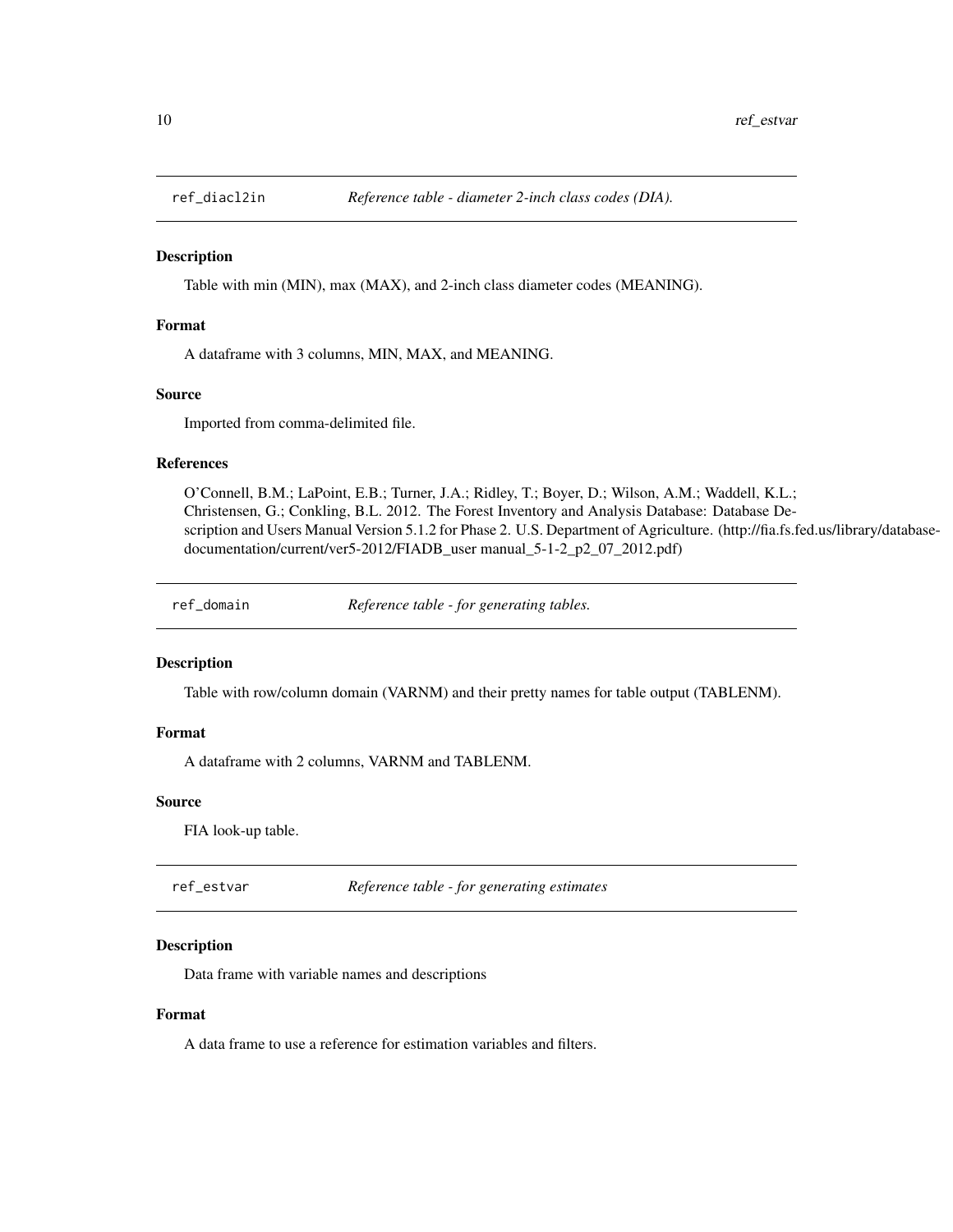<span id="page-10-0"></span>

#### Description

Table with state codes (VALUE), name (MEANING), abbreviation (ABBR), and UNIT.

#### Format

A dataframe with 4 columns, VALUE, MEANING, ABBR, UNIT.

#### Source

Imported from comma-delimited file.

#### References

O'Connell, B.M.; LaPoint, E.B.; Turner, J.A.; Ridley, T.; Boyer, D.; Wilson, A.M.; Waddell, K.L.; Christensen, G.; Conkling, B.L. 2012. The Forest Inventory and Analysis Database: Database Description and Users Manual Version 5.1.2 for Phase 2. U.S. Department of Agriculture. (http://fia.fs.fed.us/library/databasedocumentation/current/ver5-2012/FIADB\_user manual\_5-1-2\_p2\_07\_2012.pdf)

savedata\_options *Data saving options.*

#### **Description**

Returns a list of user-supplied parameters and parameter values for saving data.

#### Usage

```
savedata_options(
  outfolder = NULL,
  out\_fmt = "csv",outsp_fmt = "shp",
  out_dsn = NULL,
  out_layer = "outdat",
  outfn.pre = NULL,
  outfn.date = FALSE,
  addtitle = TRUE,
  raw_fmt = "csv".
  raw_dsn = NULL,
  overwrite_dsn = FALSE,
  overwrite_layer = TRUE,
  append_layer = FALSE,
  add_layer = TRUE,
```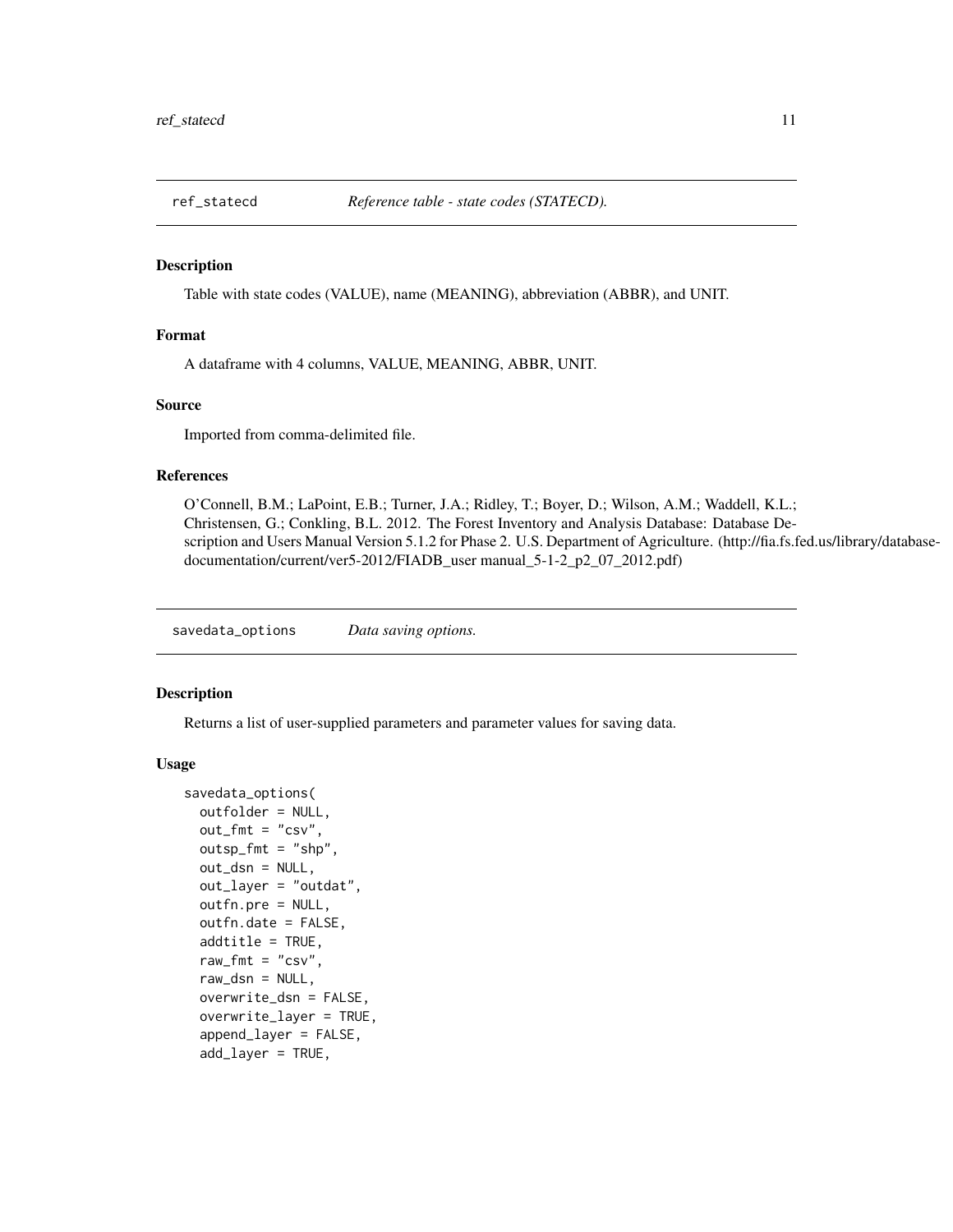```
layer.pre = NULL,
   ...
\overline{)}
```
## Arguments

| outfolder       | String. The outfolder to write files to. If NULL, files are written to working<br>directory, or if gui=TRUE, a window to browse.                                                             |  |  |
|-----------------|----------------------------------------------------------------------------------------------------------------------------------------------------------------------------------------------|--|--|
| out_fmt         | String. Format for output tables ('csv', 'sqlite', 'gpkg', 'gdb').                                                                                                                           |  |  |
| outsp_fmt       | String. Format for output spatial ('shp', sqlite', 'gpkg', 'gdb').                                                                                                                           |  |  |
| out_dsn         | String. Data source name for output. If extension is not included, out_fmt is<br>used. Use full path if outfolder=NULL.                                                                      |  |  |
| out_layer       | outlayer.                                                                                                                                                                                    |  |  |
| outfn.pre       | String. If savedata=TRUE, prefix for output files. If rawdata=TRUE, prefix for<br>rawdata files (if raw_fmt = 'csv') or raw_dsn (if raw_fmt != 'csv').                                       |  |  |
| outfn.date      | Logical. If TRUE, add current date to out_dsn.                                                                                                                                               |  |  |
| addtitle        | Logical. If TRUE and savedata=TRUE, adds title to outfile.                                                                                                                                   |  |  |
| raw_fmt         | String. Format for output rawdata tables ('sqlite', 'gpkg', 'csv', 'gdb').                                                                                                                   |  |  |
| raw_dsn         | String. Data source name for rawdata output. If extension is not included,<br>out_fmt is used. Use full path if outfolder=NULL.                                                              |  |  |
| overwrite_dsn   | Logical. If TRUE, overwrites raw_dsn, if exists.                                                                                                                                             |  |  |
| overwrite_layer |                                                                                                                                                                                              |  |  |
|                 | Logical. If TRUE, overwrites the output. If rawdata=TRUE, overwrites out_layer<br>in rawdata folder (if raw_fmt = 'csv') or out_layers in raw_dsn (if raw_fmt !=<br>$\gamma$ csv $\gamma$ ). |  |  |
| append_layer    | Logical. If TRUE, and appends data to existing *.csv files (if $*_{\text{f}}$ fmt = 'csv') or<br>$*_{\text{dsn}}$ layers (if $*_{\text{fmt}}$ != 'csv".                                      |  |  |
| add_layer       | Logical. If TRUE, adds layer to an existing out_dsn (if out_fmt != $c('csv', shp')$ ).                                                                                                       |  |  |
| layer.pre       | Layer prefix.                                                                                                                                                                                |  |  |
| $\cdots$        | For extendibility.                                                                                                                                                                           |  |  |

## Details

If no parameters, an empty list is returned.

## Value

A list of user-supplied parameters and parameter values for saving data.

## Author(s)

Grayson W. White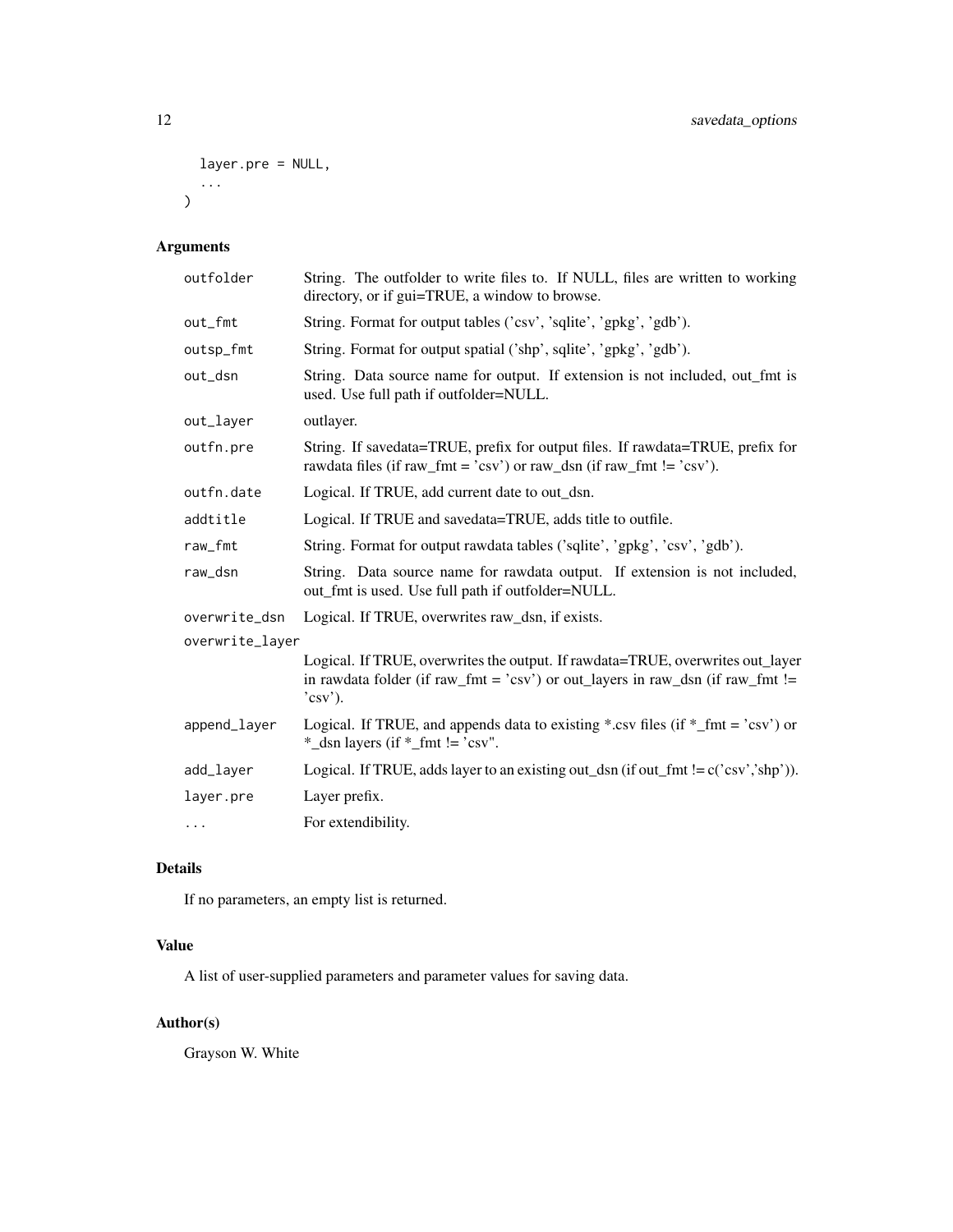## <span id="page-12-0"></span>Examples

```
savedata_options(outfolder = "path", overwrite_dsn = FALSE)
```
spMakeSpatial\_options *Make SpatialPoints options*

## Description

Returns a list of user-supplied parameters and parameter values for making SpatialPoints.

## Usage

```
spMakeSpatial_options(
 xvar = NULL,yvar = NULL,xy.crs = 4269,prj = NULL,
 datum = NULL,
 zone = NULL,
 zoneS = FALSE,
 aea.param = "USGS",
  ...
)
```

| xvar      | String. Name of variable in xyplt defining x coordinate.                                                                                                                          |
|-----------|-----------------------------------------------------------------------------------------------------------------------------------------------------------------------------------|
| yvar      | String. Name of variable in xyplt defining y coordinate.                                                                                                                          |
| xy.crs    | PROJ.4 String or CRS object or Integer EPSG code defining Coordinate Refer-<br>ence System. (e.g., EPSG:4269-Geodetic coordinate system for North America,<br>NAD83).             |
| prj       | String. Projection, or coordinate system of the X/Y coordinates ("longlat",<br>"utm", "aea"). If other, include PROJ.4 string in pri4str.                                         |
| datum     | String. Datum of projection ("WGS84", "NAD83", "NAD27").                                                                                                                          |
| zone      | Integer. If pri="utm", the UTM zone.                                                                                                                                              |
| zoneS     | Logical. If pri="utm", if the UTM zone is in the Southern hemisphere.                                                                                                             |
| aea.param | String. If prj="aea", the associated lat/lon parameters (USGS: "+lat_1=29.5")<br>+lat_2=45.5 +lat_0=23 +lon_0=-96 +x_0=0 +y_0=0"). If other, include PROJ.4<br>string in pri4str. |
| $\cdots$  | For extendibility.                                                                                                                                                                |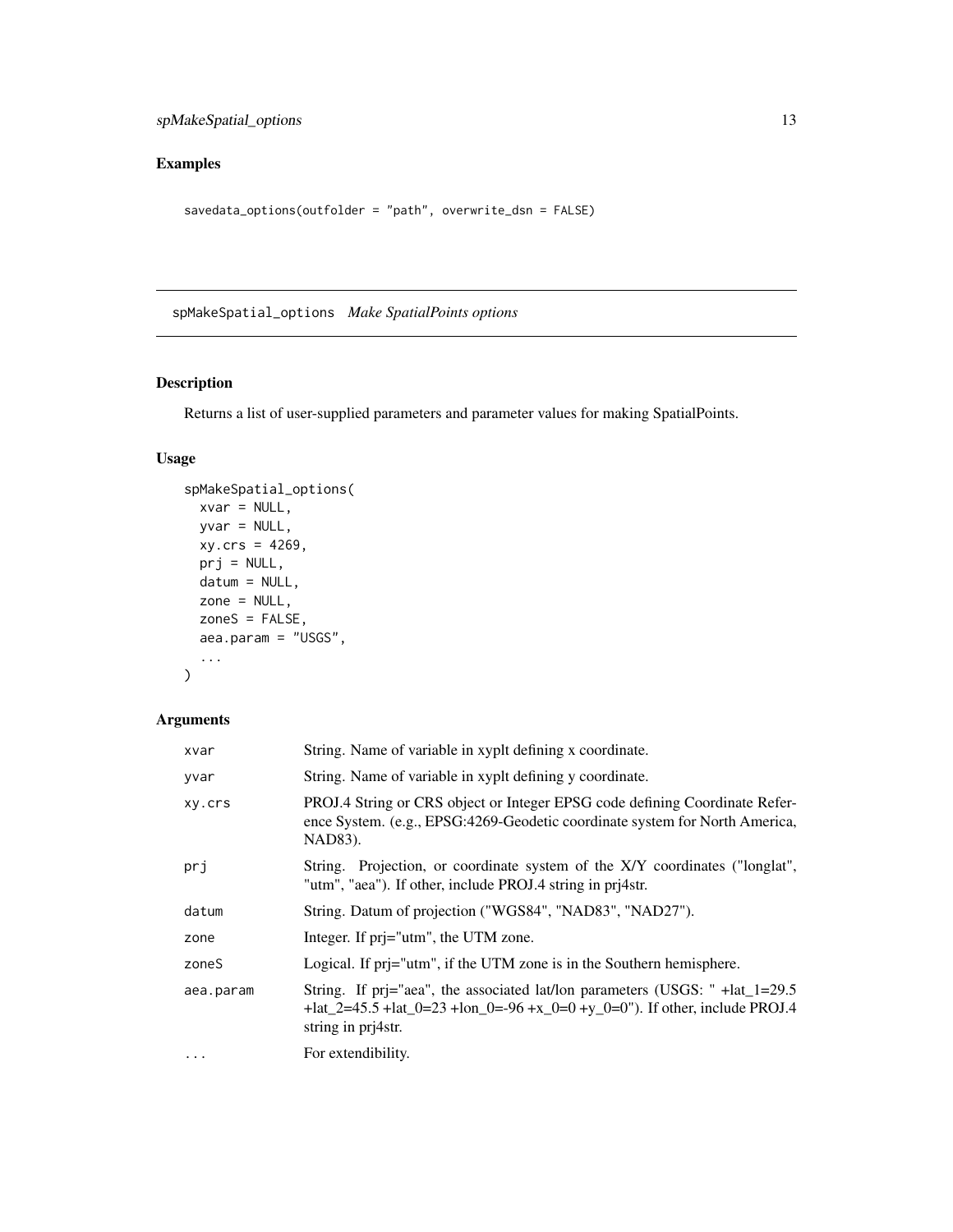## <span id="page-13-0"></span>Details

If no parameters, an empty list is returned.

## Value

A list of user-supplied parameters and parameter values for strata.

## Author(s)

Grayson W. White

## Examples

spMakeSpatial\_options()

strata\_options *Strata options.*

### Description

Returns a list of user-supplied parameters and parameter values for strata.

## Usage

```
strata_options(
 getwt = FALSE,
 getwtvar = "P1POINTCNT",
 strwtvar = "strwt",
 stratcombine = TRUE,
 minplotnum.strat = 2,
  ...
)
```

| getwt            | Logical. If TRUE, calculates strata weights from stratatlut getwtvar. If FALSE,<br>strwtvar variable must be in stratalut.                                      |
|------------------|-----------------------------------------------------------------------------------------------------------------------------------------------------------------|
| getwtvar         | String. If getwt=TRUE, name of variable in stratalut to calculate weights (De-<br>$fault = 'P1POINTCNT'.$                                                       |
| strwtvar         | String. If getwt=FALSE, name of variable in stratalut with calculated weights<br>$(Default = 'strwt').$                                                         |
| stratcombine     | Logical. If TRUE, and strata=TRUE, automatically combines strata categories<br>if less than minplotnum strat plots in any one stratum. See notes for more info. |
| minplotnum.strat |                                                                                                                                                                 |
|                  | Integer. Minimum number of plots for a stratum within an estimation unit.                                                                                       |
| $\cdots$         | For extendibility.                                                                                                                                              |
|                  |                                                                                                                                                                 |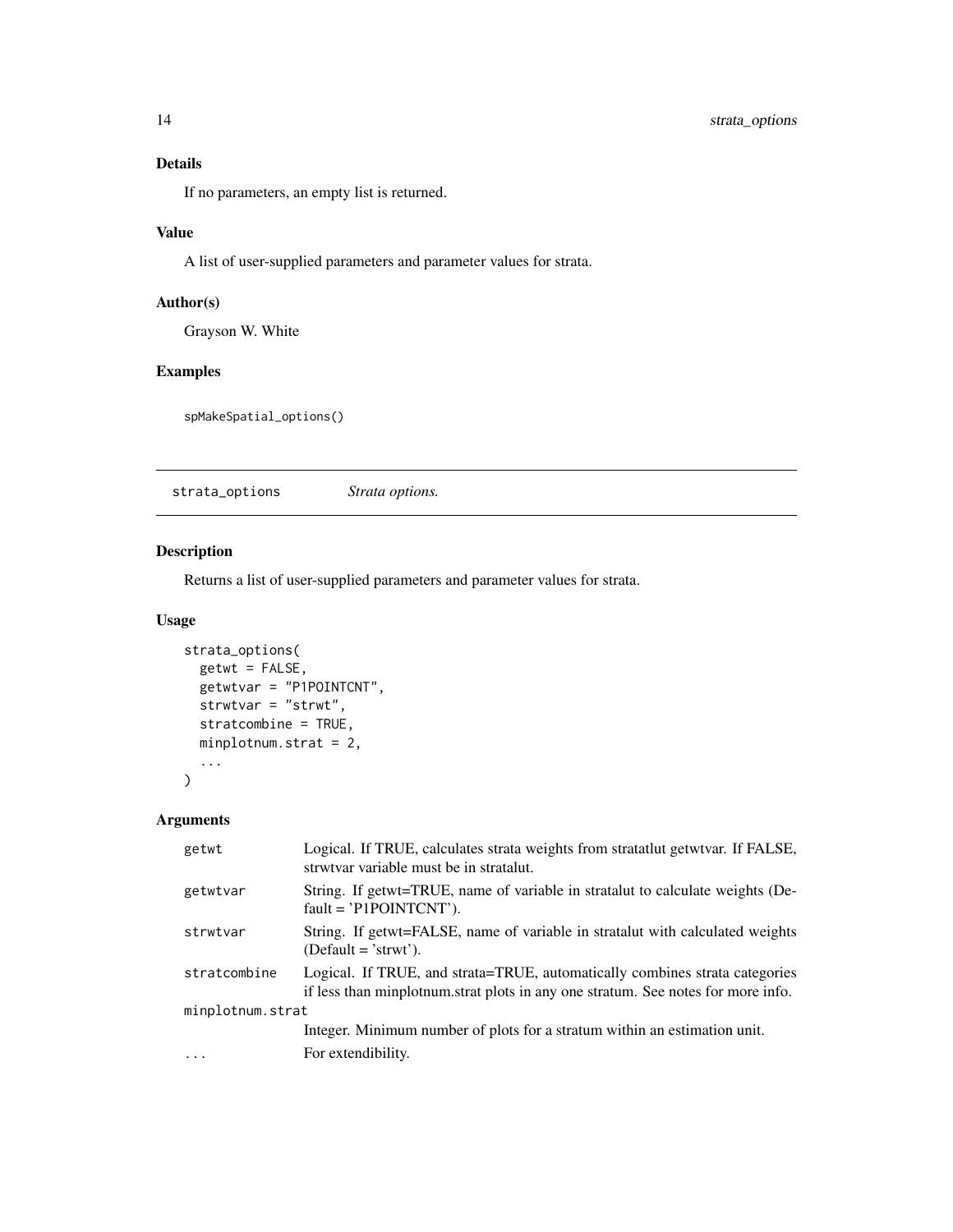#### <span id="page-14-0"></span>stunitco il 15

## Details

If no parameters, an empty list is returned.

## Value

A list of user-supplied parameters and parameter values for strata.

#### Author(s)

Grayson W. White

## Examples

strata\_options(getwt = FALSE)

| stunitco | SpatialPolygonsDataFrame with FIA state, unit, county codes and |  |  |  |
|----------|-----------------------------------------------------------------|--|--|--|
|          | names                                                           |  |  |  |

#### Description

Polygon feature class with state and county boundaries defined by Census Bureau, including Federal Information Processing Standards (FIPS) codes. The FIA Survey Unit code and name attributes (UNITCD, UNITNM) were appended to dataset, with joining columns of STATECD and COUN-TYCD.

#### Format

A SpatialPolygonsDataFrame with 3233 features and 8 attributes RS - FIA Research Station name RSCD - FIA Research Station code STATECD - FIPS state code STATENM - FIPS state name STATEAB - FIPS state abbreviation UNITCD - FIA survey unit code UNITNM - FIA survey unit name COUNTYCD - FIPS county code COUNTYNM - FIPS county name

#### Details

Derived from cb\_2018\_us\_county\_5m. STATEFP was converted to numeric and named STATECD COUNTYFP was converted to numeric and named COUNTYCD Lookup table for FIA Research Station (REF\_RESEARCH\_STATION) was downloaded from FIA DataMart on 20191105 (FI-ADB\_1.6.1.00) and joined by STATECD. A lookup table for UNITCD was created from plot data using unique STATECD, COUNTYCD, UNITCD and joined to table.

Converted to simple feature

Transformed CRS from longlat(EPSG:4269) to Albers (EPSG:5070) Saved to R object, with compression='xz'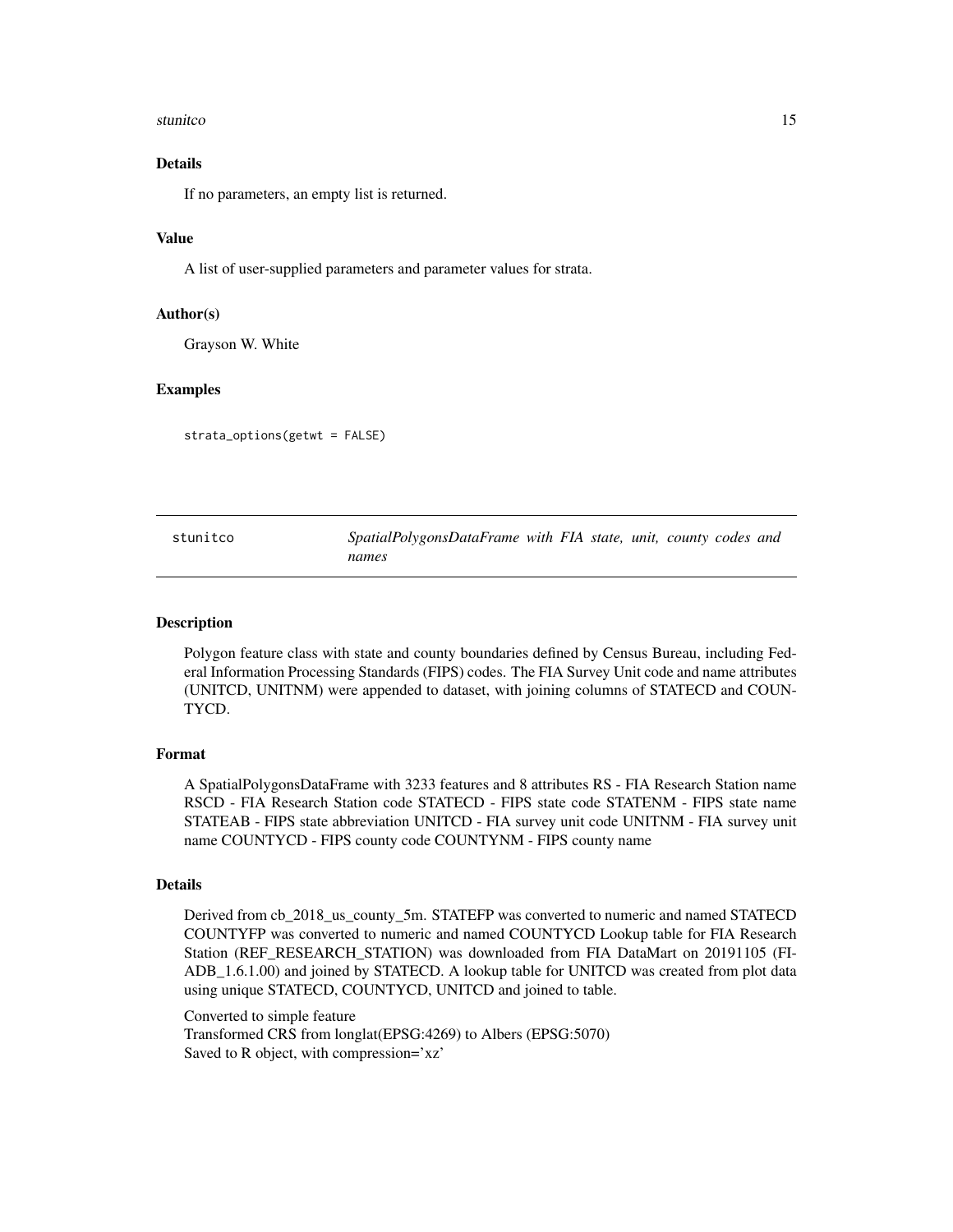#### <span id="page-15-0"></span>Source

Downloaded from the United States Census Bureau on 2019 November 3, format Esri Shapefile (https://www.census.gov/geographies/mapping-files/time-series/geo/carto-boundary-file.html) Projection: Geographic (GCS\_North\_American\_1983) EPSG: 4269

table\_options *Table aesthetics and output options.*

#### Description

Returns a list of user-supplied parameters and parameter values for outputting tables with custom aesthetics.

#### Usage

```
table_options(
  row.FIAname = FALSE,
  col.FIAname = FALSE,
  row.orderby = NULL,
  col.orderby = NULL,
  row.add0 = FALSE,col.add0 = FALSE,rowlut = NULL,collut = NULL,rawonly = FALSE,raw.keep0 = FALSE,
  rowgrp = FALSE,rowgrpnm = NULL,
  rowgrpord = NULL,
  totals = TRUE,allin1 = FALSE,
 metric = FALSE,estround = 1,
 pseround = 2,
  estnull = "--".psenull = "--",
  divideby = NULL,...
\mathcal{L}
```
## Arguments

row.FIAname Logical. If TRUE, retrieves default FIA reference names for rowvar located in ref codes data frame. Names are only available for certain variables (Check sort(unique(ref\_codes\$VARIABLE)) for available names. If row.FIAname = TRUE and rowvar is in ref\_codes, the rowvar name is used for the output table, and the rowvar code is used to sort.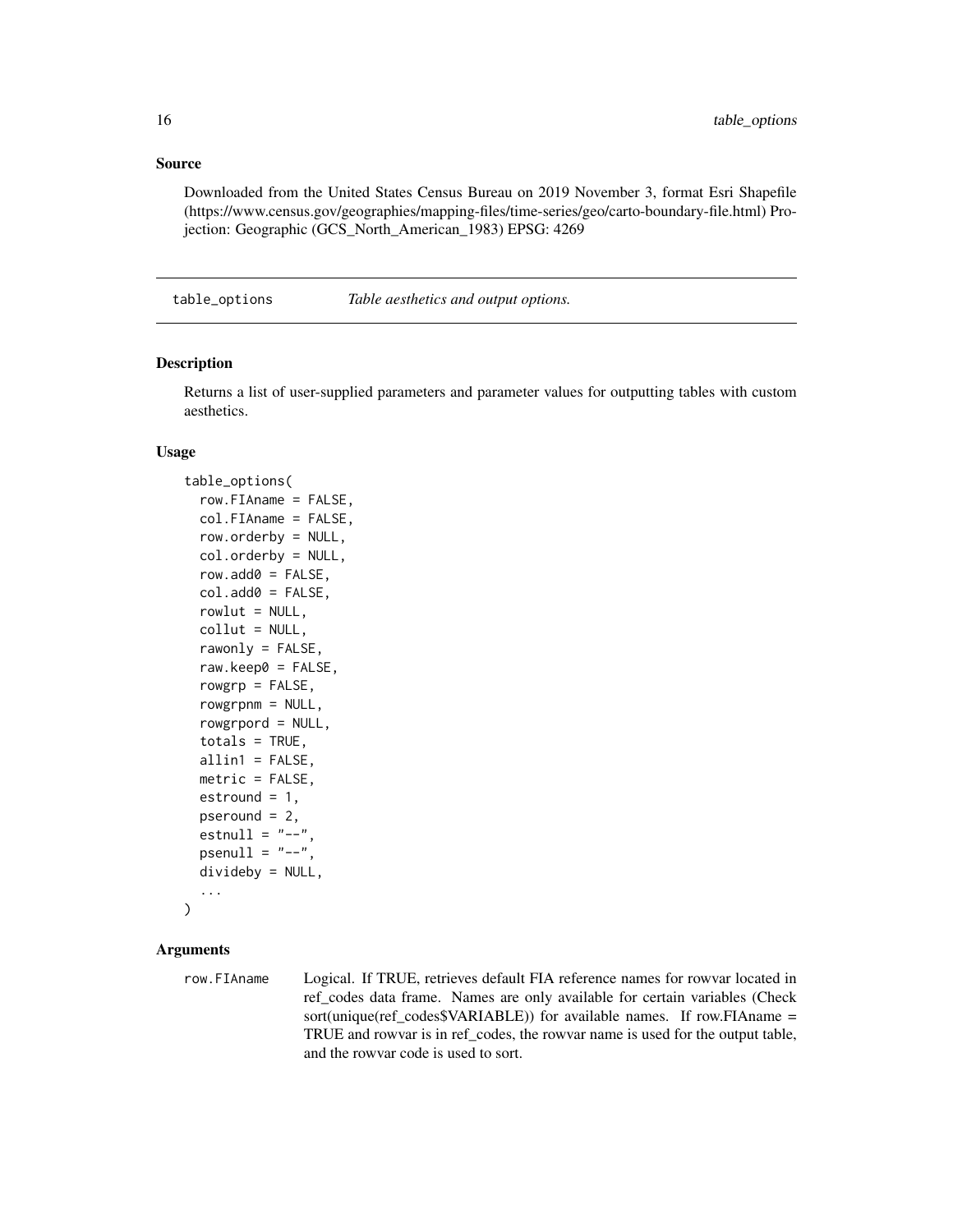| col.FIAname | Logical. If TRUE, retrieves default FIA reference names for colvar located in<br>ref_codes data frame. Names are only available for certain variables. Check:<br>sort(unique(ref_codes\$VARIABLE)) for available names. If col.FIAname =<br>TRUE and rowvar is in ref_codes, the colvar name is used for the output ta-<br>ble, and the colvar code is used to sort. |
|-------------|----------------------------------------------------------------------------------------------------------------------------------------------------------------------------------------------------------------------------------------------------------------------------------------------------------------------------------------------------------------------|
| row.orderby | String. Optional. Name of variable to sort table rows. Both the rowvar and<br>row.orderby variables must be included in the same input data.frame. if NULL,<br>and row.FIAname=FALSE or rowvar is not in ref_codes, the rows are ordered<br>by rowvar.                                                                                                               |
| col.orderby | String. Optional. Name of variable to sort table columns. Both the colvar and<br>col.orderby variables must be included in the same input data.frame. if NULL,<br>and col.FIAname=FALSE or colvar is not in ref_codes, the columns are ordered<br>by colvar.                                                                                                         |
| row.add0    | Logical. If TRUE, include rows with 0 values to the output table.                                                                                                                                                                                                                                                                                                    |
| col.add0    | Logical. If TRUE, include columns with 0 values to the output table.                                                                                                                                                                                                                                                                                                 |
| rowlut      | Data frame. A lookup table with variable codes and code names to include as<br>rows of output table (See notes for more information and format).                                                                                                                                                                                                                     |
| collut      | Data frame. A lookup table with variable codes and code names to include as<br>columns of output table (See notes for more information and format).                                                                                                                                                                                                                  |
| rawonly     | Logical. If TRUE, only rawdata are output. If dataset includes many estimation<br>units, and only raw data tables are desired, it is more efficient to output raw data<br>only.                                                                                                                                                                                      |
| raw.keep0   | Logical. If TRUE, keep 0 values in raw data tables.                                                                                                                                                                                                                                                                                                                  |
| rowgrp      | Logical. If TRUE, appends row groups to first column of table. Only avail-<br>able if group category exists in ref_codes table or defined in rowgrpnm (e.g.,<br>FORTYPGRPCD, OWNGRPCD).                                                                                                                                                                              |
| rowgrpnm    | String. Name of variable for grouping rowvar. Variable must be included in<br>same input table as rowvar.                                                                                                                                                                                                                                                            |
| rowgrpord   | String. Name of variable to sort row group variable. Variable must be included<br>in same input table as rowgrpnm.                                                                                                                                                                                                                                                   |
| totals      | Logical. If TRUE, returns total estimate (mean * AREAUSED).                                                                                                                                                                                                                                                                                                          |
| allin1      | Logical. If TRUE, both estimates and percent sample error are output in one<br>table as: estimates (percent sample error).                                                                                                                                                                                                                                           |
| metric      | Logical. If TRUE, output if returned in metric units.                                                                                                                                                                                                                                                                                                                |
| estround    | Integer. Number of decimal places for estimates.                                                                                                                                                                                                                                                                                                                     |
| pseround    | Integer. Number of decimal places for percent sampling error.                                                                                                                                                                                                                                                                                                        |
| estnull     | Number or character. The number or symbol to use to indicate 'not sampled' for<br>estimate.                                                                                                                                                                                                                                                                          |
| psenull     | Number or character. The number or symbol to use to indicate 'not sampled' for<br>percent standard error.                                                                                                                                                                                                                                                            |
| divideby    | String. Conversion number for output ('hundred', 'thousand', 'million').                                                                                                                                                                                                                                                                                             |
| .           | For extendibility.                                                                                                                                                                                                                                                                                                                                                   |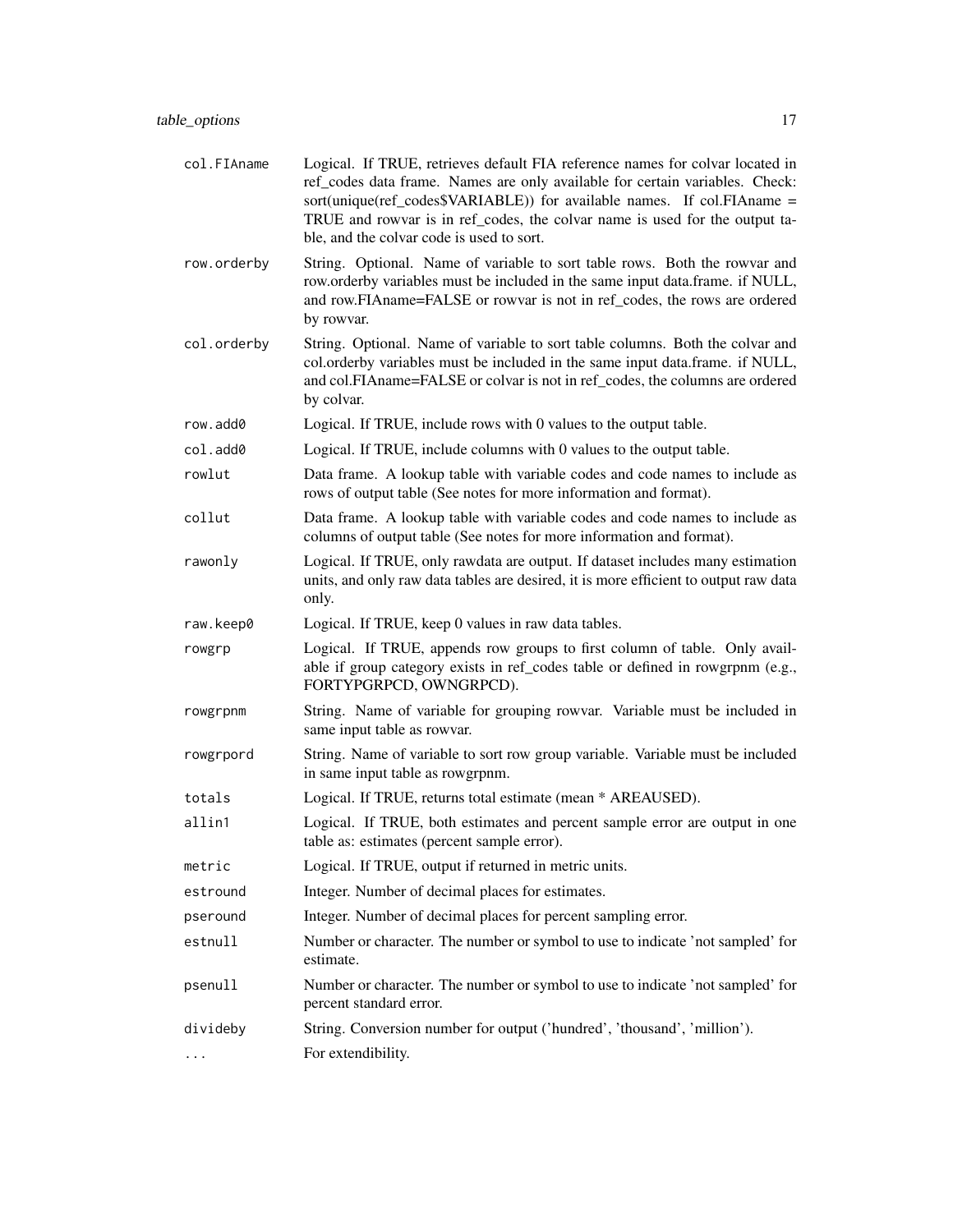## <span id="page-17-0"></span>Details

If no parameters, an empty list is returned.

## Value

A list of user-supplied parameters and parameter values for outputting tables with custom aesthetics.

## Author(s)

Grayson W. White

## Examples

table\_options(row.FIAname = TRUE, col.FIAname = TRUE)

title\_options *Title output options.*

#### Description

Returns a list of user-supplied parameters and parameter values for outputting title with custom aesthetics.

## Usage

```
title_options(
  title.main = NULL,
  title.ref = NULL,
  title.rowvar = NULL,
  title.colvar = NULL,
  title.unitvar = NULL,
  title.estvar = NULL,
  title.estvarn = NULL,
  title.filter = NULL,
  title.units = "acres",
  ...
\mathcal{L}
```

| title.main | String. TITLE, if savedata=TRUE and/or returntitle=TRUE: the complete title     |
|------------|---------------------------------------------------------------------------------|
|            | used for table. If title main=NULL, the title.* parameters are used to generate |
|            | title string. Note: if title.ref is not NULL, it is added to title.main.        |
| title.ref  | String. TITLE, if savedata=TRUE and/or returntitle=TRUE: the ending text of     |
|            | the table title (e.g., Nevada, 2004-2005). If NULL, $=$ "".                     |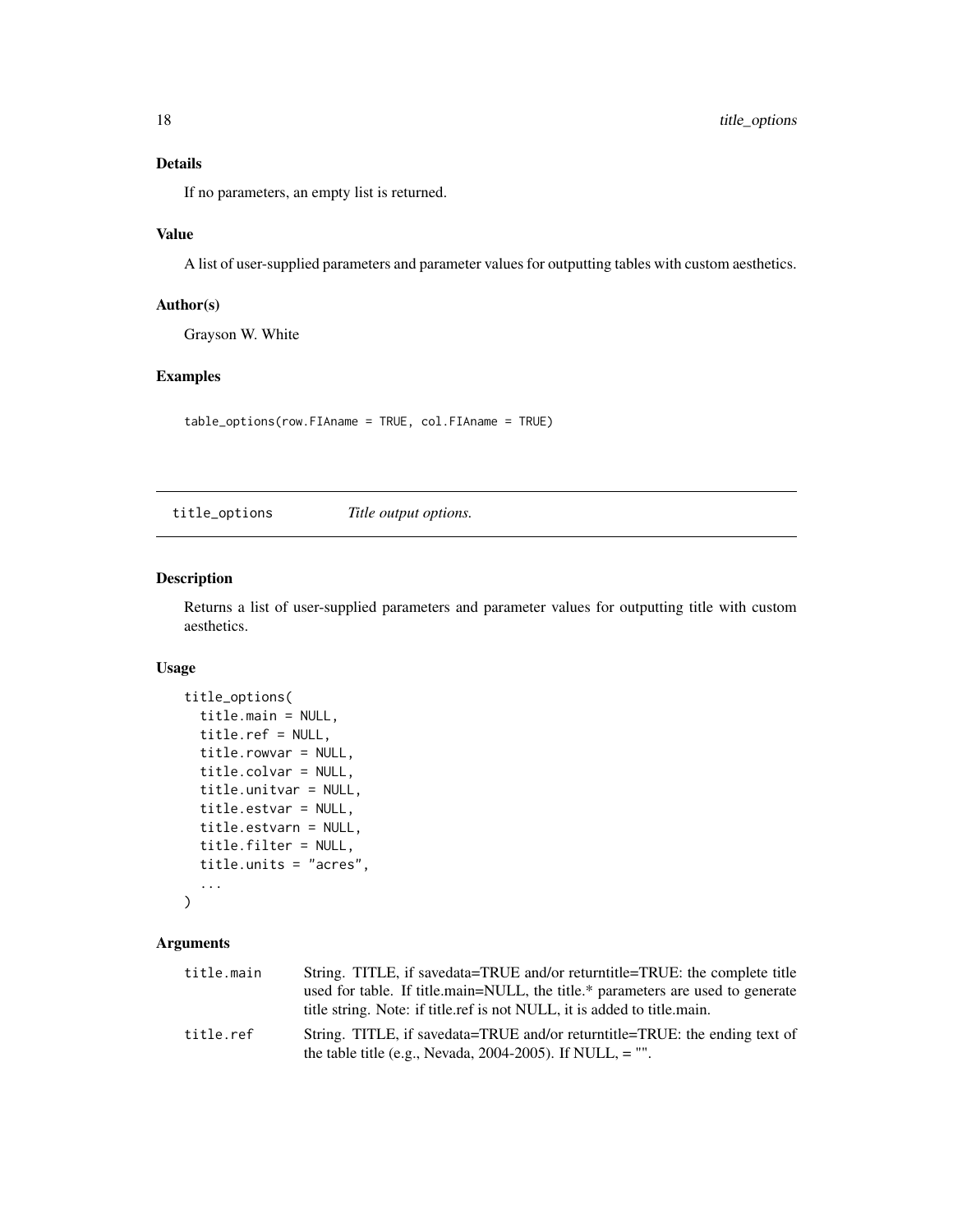## <span id="page-18-0"></span>unit\_options 19

| title.rowvar  | String. TITLE, if savedata=TRUE and/or returntitle=TRUE: pretty name for the<br>row domain variable. If NULL, = rowvar.                                                                           |
|---------------|---------------------------------------------------------------------------------------------------------------------------------------------------------------------------------------------------|
| title.colvar  | String. TITLE, if savedata=TRUE and/or returntitle=TRUE: pretty name for the<br>column domain variable. If NULL, = colvar.                                                                        |
| title.unitvar | String. TITLE, if savedata=TRUE and/or returntitle=TRUE: pretty name for the<br>estimation unit variable. If NULL, = unitvar.                                                                     |
| title.estvar  | String. TITLE: if savedata=TRUE and/or returntitle=TRUE: pretty name for the<br>estimate variable. If NULL, title.estvar = estvar.name.                                                           |
| title.estvarn | String. TITLE: if savedata=TRUE and/or returntitle=TRUE: pretty name for the<br>estimate variable. If NULL, title, est var = est var. name.                                                       |
| title.filter  | String. TITLE, if savedata=TRUE and/or returntitle=TRUE: pretty name for<br>filter(s). If title.filter=NULL, a default is generated from cfilter. If title.filter="",<br>no title filter is used. |
| title.units   | String.                                                                                                                                                                                           |
| $\cdots$      | For extendibility.                                                                                                                                                                                |

## Details

If no parameters, an empty list is returned.

## Value

A list of user-supplied parameters and parameter values for outputting titles with custom aesthetics.

## Author(s)

Grayson W. White

## Examples

```
title_options(title.main = "My fancy title", title.estvar = "Estimate title")
```
unit\_options *Unit options.*

## Description

Returns a list of user-supplied parameters and parameter values for unit.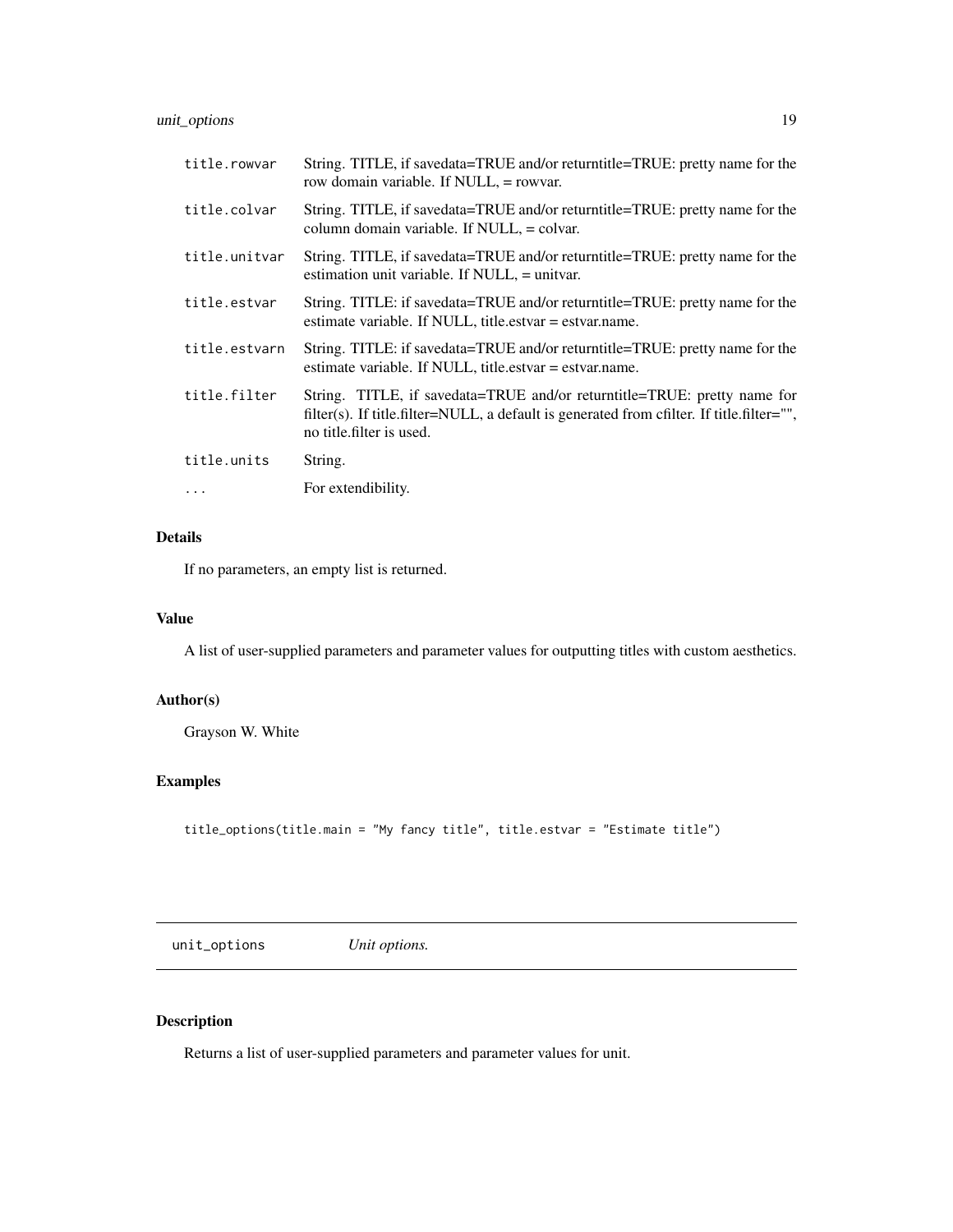## Usage

```
unit_options(
  unitvar2 = NULL,
  areaunits = "acres",
  minplotnum.unit = 10,
  unit.action = "keep",
  npixelvar = "npixels",
  ...
\mathcal{L}
```
## Arguments

| unitvar2        | String. Name of a second level estimation unit variable in unitarea and cond or<br>pltassgn with assignment for each plot (e.g., 'STATECD').                                                                                                           |  |
|-----------------|--------------------------------------------------------------------------------------------------------------------------------------------------------------------------------------------------------------------------------------------------------|--|
| areaunits       | String. Units of areavar in unitarea ('acres', 'hectares').                                                                                                                                                                                            |  |
| minplotnum.unit |                                                                                                                                                                                                                                                        |  |
|                 | Integer. Minimum number of plots for estimation unit.                                                                                                                                                                                                  |  |
| unit.action     | String. What to do if number of plots in an estimation unit is less than min-<br>plotnum.unit ('keep', 'remove' 'combine'). If unit.action='combine', combines<br>estimation unit to the following estimation unit, ordered in unitzonal or stratalut. |  |
| npixelvar       | String. Name of variable in unitlut defining number of pixels by estimation unit.                                                                                                                                                                      |  |
| .               | For extendibility.                                                                                                                                                                                                                                     |  |

## Details

If no parameters, an empty list is returned.

## Value

A list of user-supplied parameters and parameter values for strata.

## Author(s)

Grayson W. White

## Examples

unit\_options()